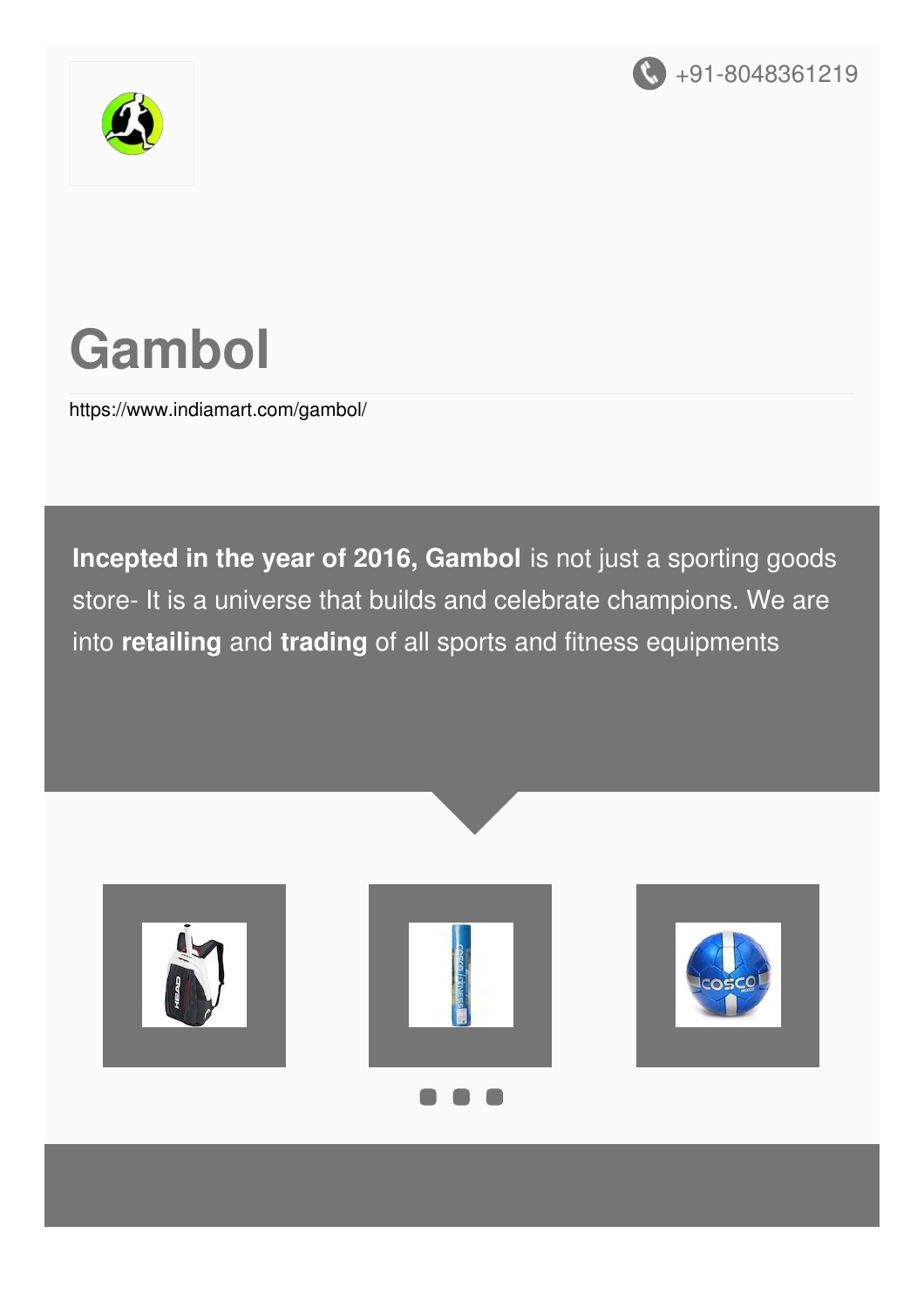#### About Us

**Incepted in the year of 2016, Gambol** is not just a sporting goods store- It is a universe that builds and celebrate champions. **We retailing and trading of Gym Equipments, Tennis and Table Tennis Accessories, Football Accessories, Badminton Accessories, Cricket Accessories and much more.** Sports symbolise integrity,hardwork,commitment and that is what Gambol stands for. We want to ensure that sports and fitness are not just a part of life, but a way of life, even in the farthest corners of country. We want to reach out to children,adults,professionals and mould them in a way winners deserve. Gambol will be accessible to players/champions right from their childhood- as a partner,provider and guide. Sports equipment is not just a commodity for us, it is the primary influencer that determines a person's development and interest in physical activity. It is our endless endeavour to provide the best for the best and be a one stop shop for the highest quality sports and fitness equipments the world has to offer. Join us in our journey towards a fitter world. After all, life is itself a sport,sometimes you win, sometimes you lose, but the game is always on.

Under the constant supervision of our mentor **Mr. Neel Shah,** we are able to famous in this domain.

**For more information, please visit** <https://www.indiamart.com/gambol/profile.html>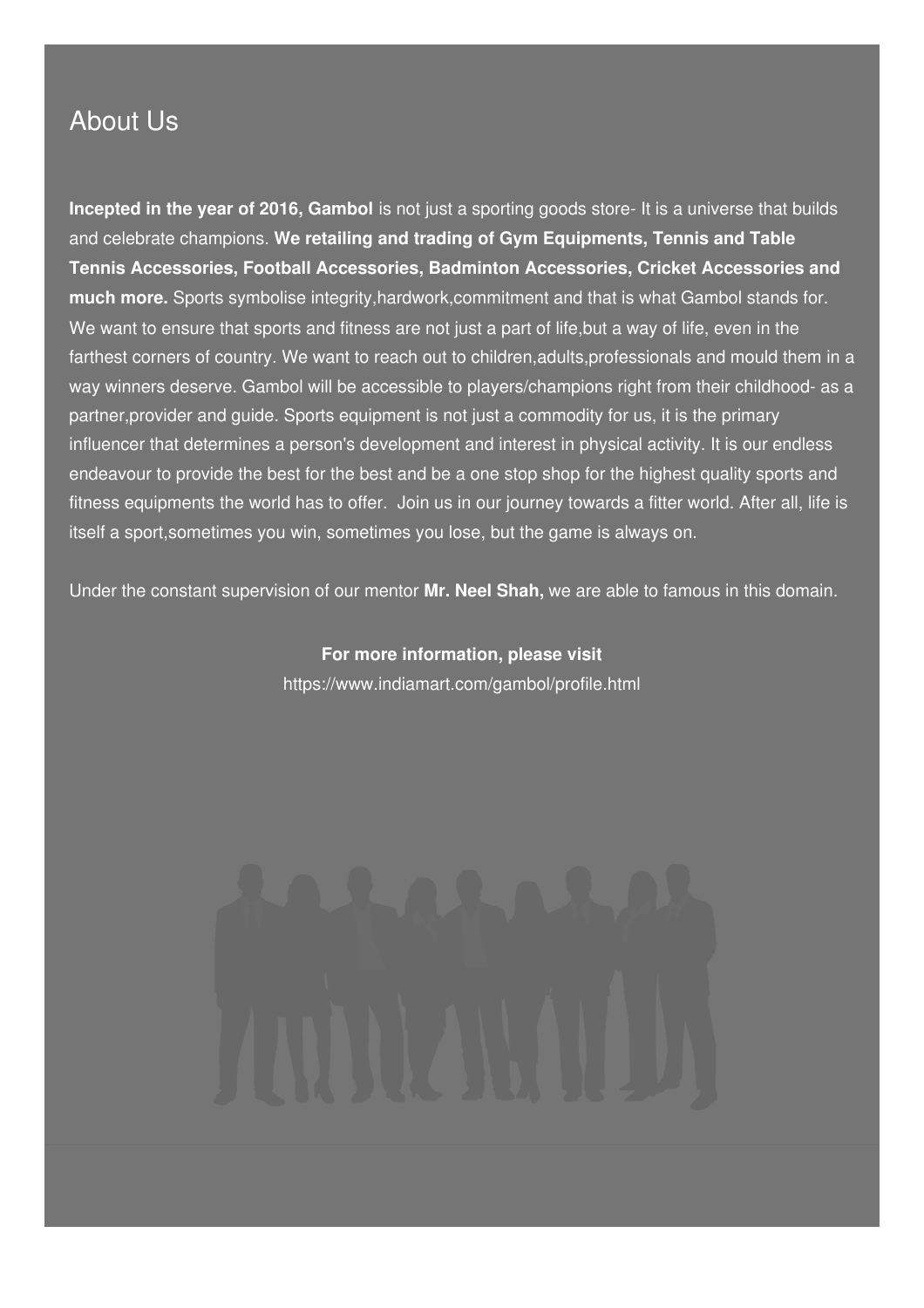#### **TENNIS AND TABLE TENNIS ACCESSORIES**





Tennis Backpack **Head Radical 12R Bag** 





Head Radical 9R Bag Table Tennis Racket Case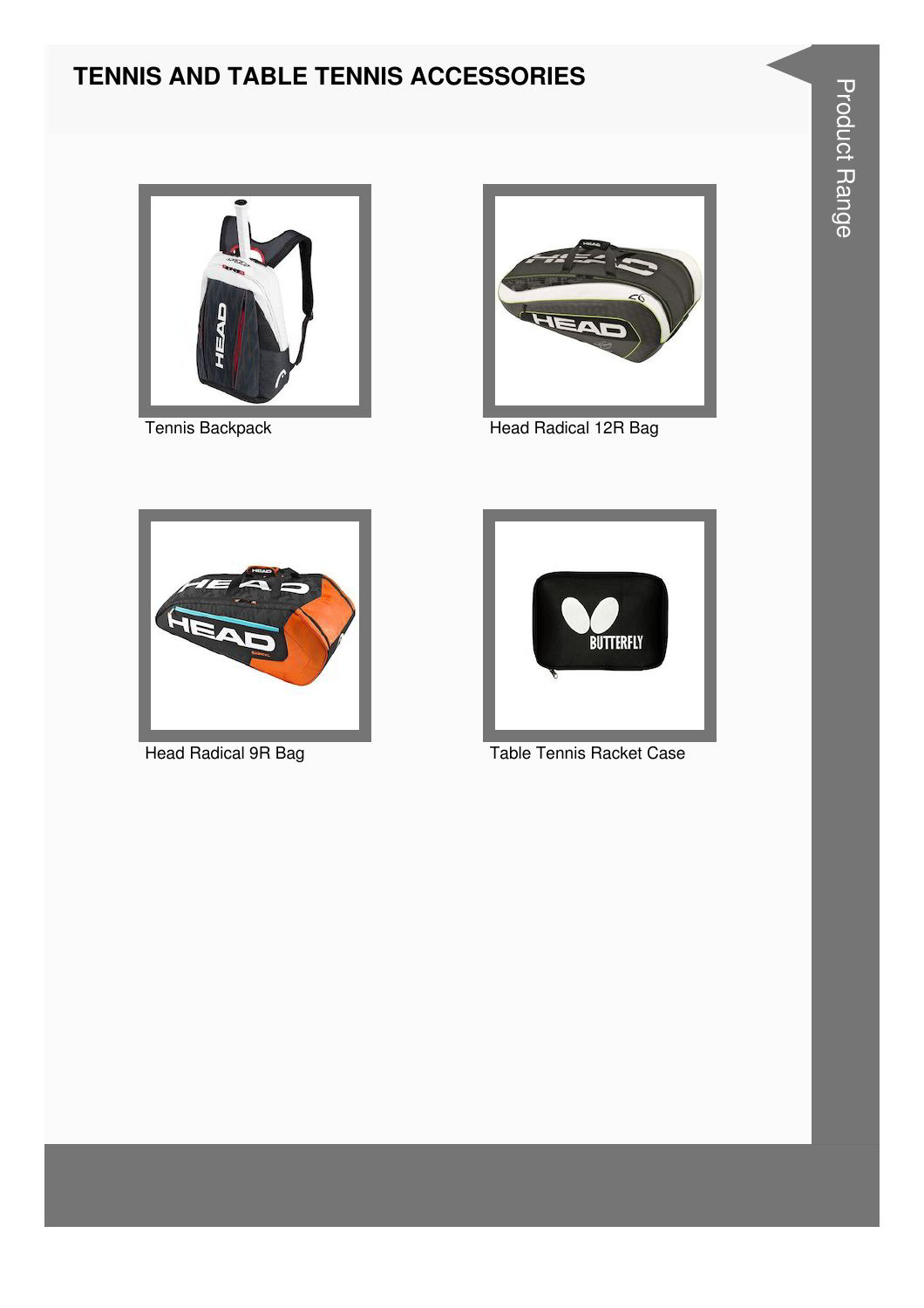#### **GYM EQUIPMENTS**





Cosco Fitness Yoga Mat Body Sculpture Soft Dumbbell



Body Sculpture Dumbbell Body Sculpture Balance



Board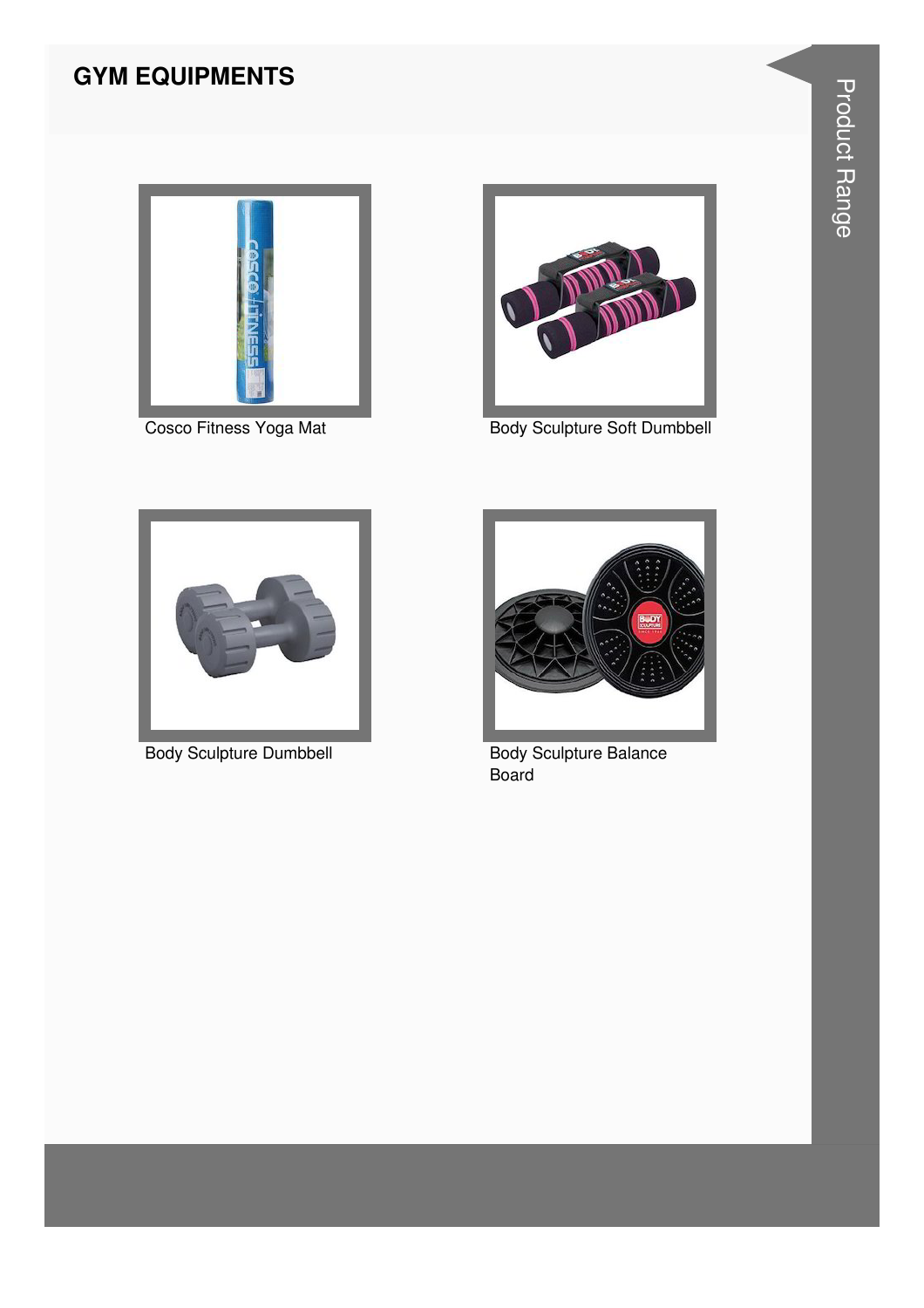#### **FOOTBALL ACCESSORIES**



Cosco Mexico Football



**Cosco Rio Football** 



**Football Stocking** 



Fox 40 Whistle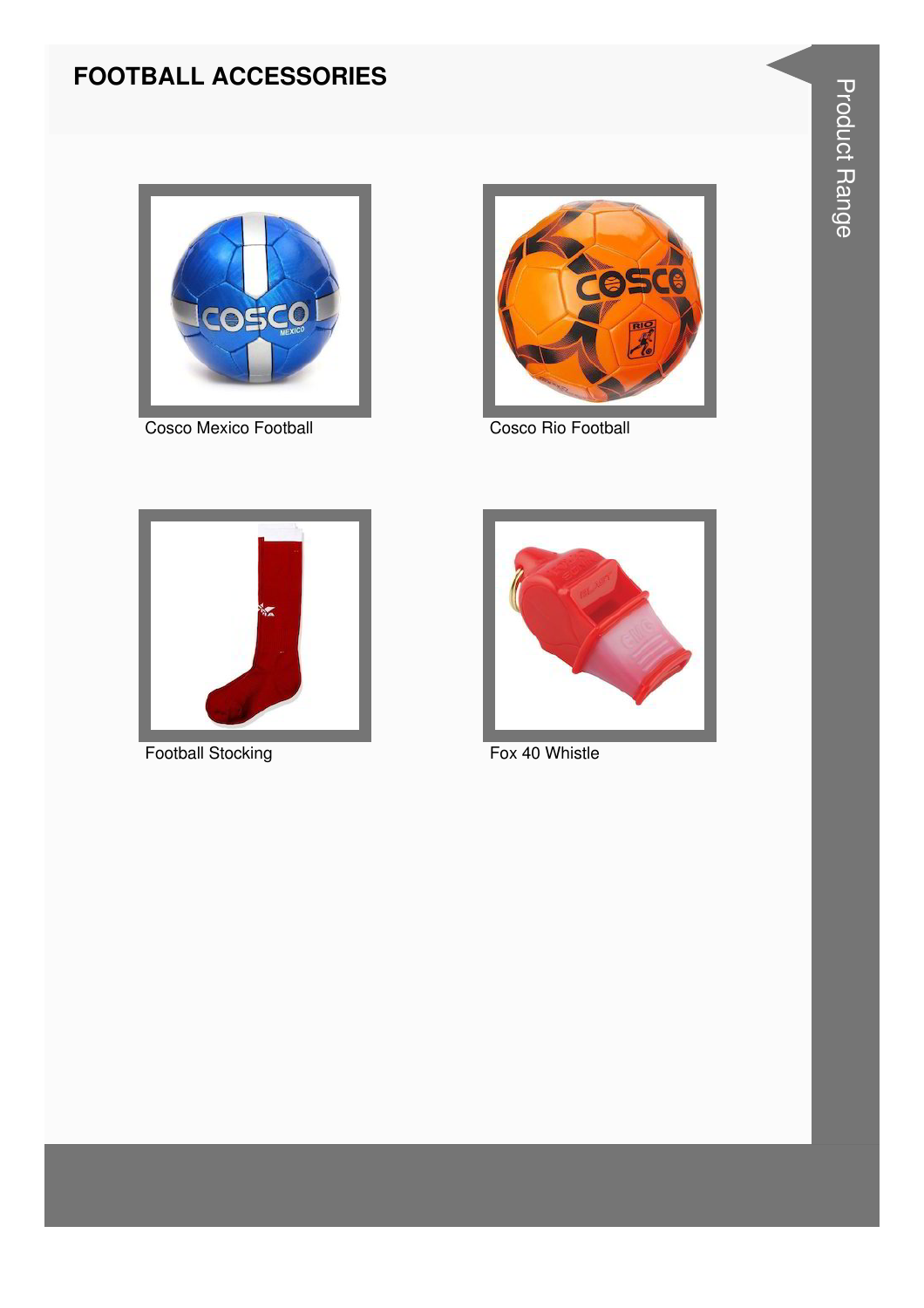#### **BADMINTON ACCESSORIES**



**Cosco Badminton Racquet** 



Nivia Badminton Shoes



**RSL Shuttlecock** 



**Silvers Badminton Racquet**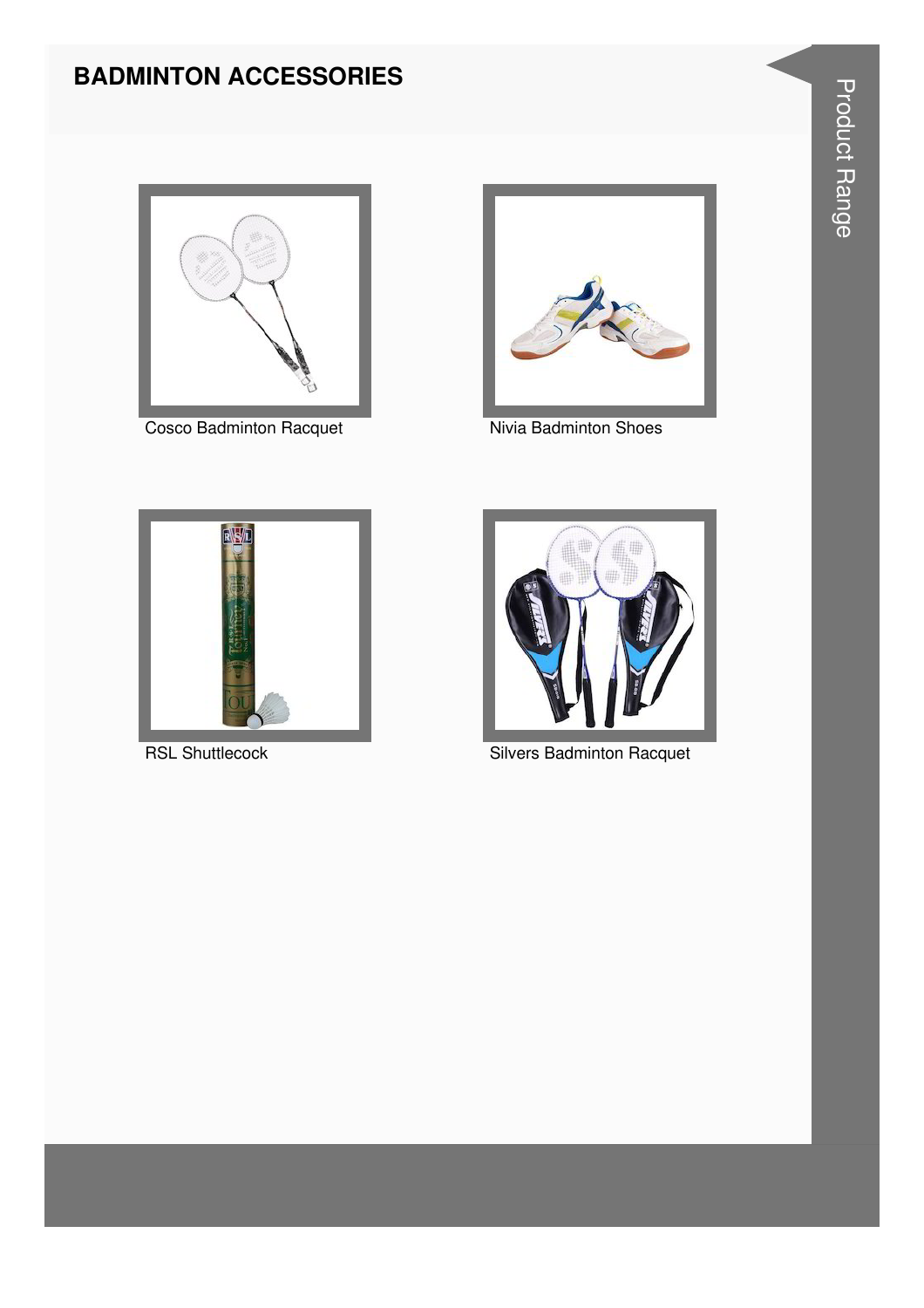### **CRICKET ACCESSORIES**



Nivia Eden Cricket Jersey



Duffle Bag



**GM Cricket Kit** 



**DSC Cricket Cap**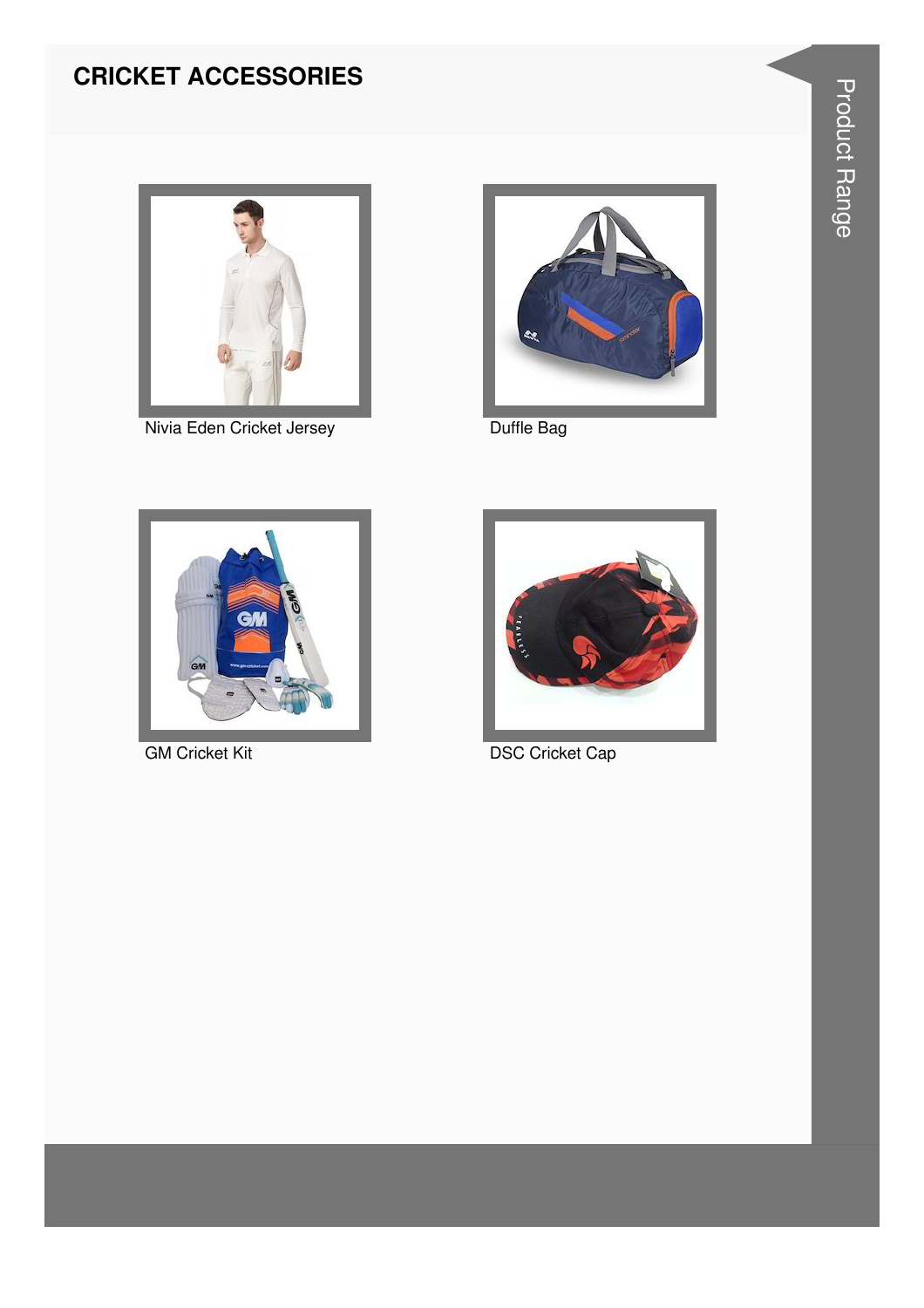#### **OTHER PRODUCTS:**



**GKI Euro Plastic Table Tennis Balls** 



Cosco Grasp Hand Grip



Nivia Football



**Spalding Highlight Basketball**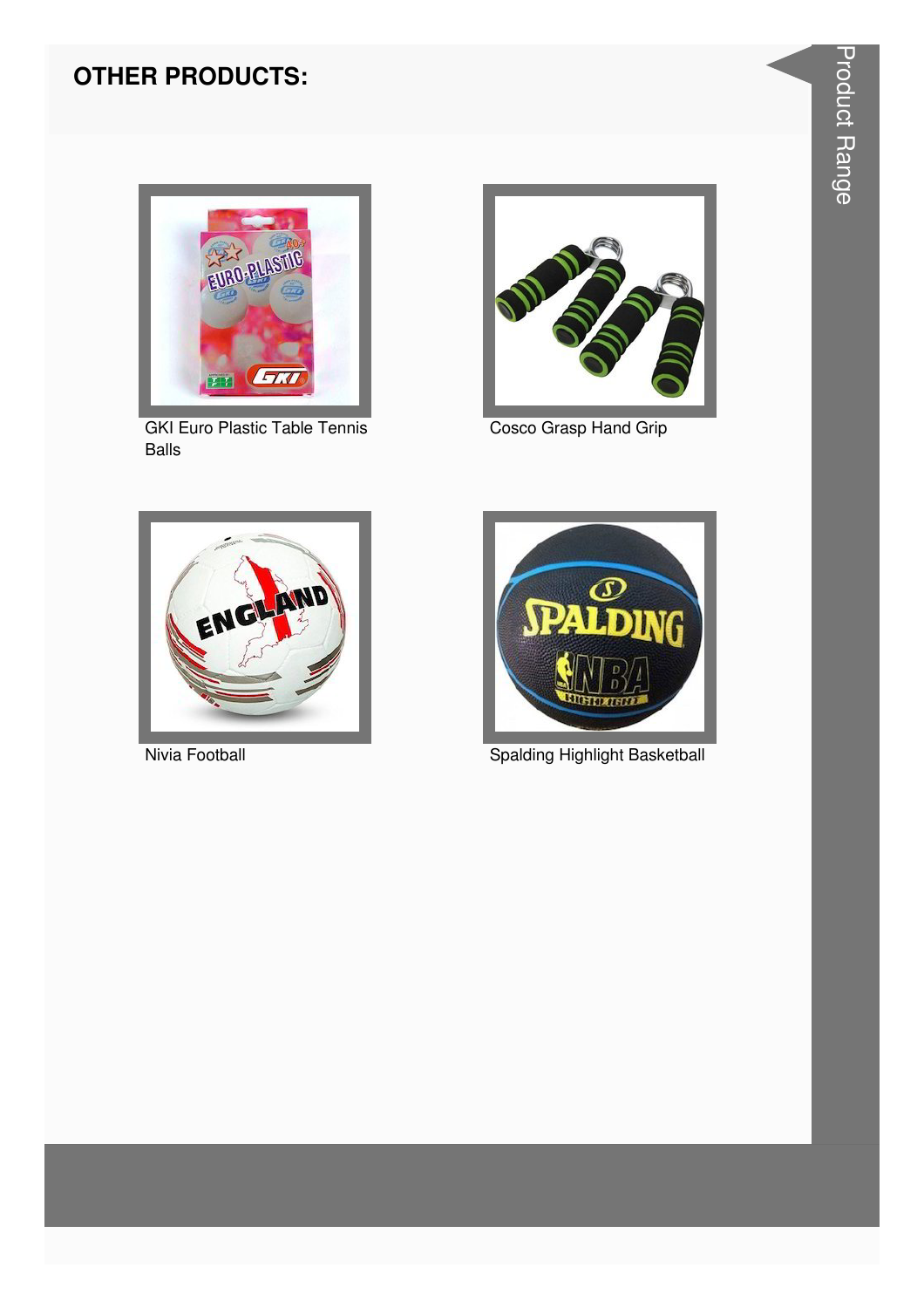## Factsheet

| Year of Establishment            | : 2016           |
|----------------------------------|------------------|
| <b>Nature of Business</b>        | : Retail Trader  |
| <b>Total Number of Employees</b> | : Upto 10 People |